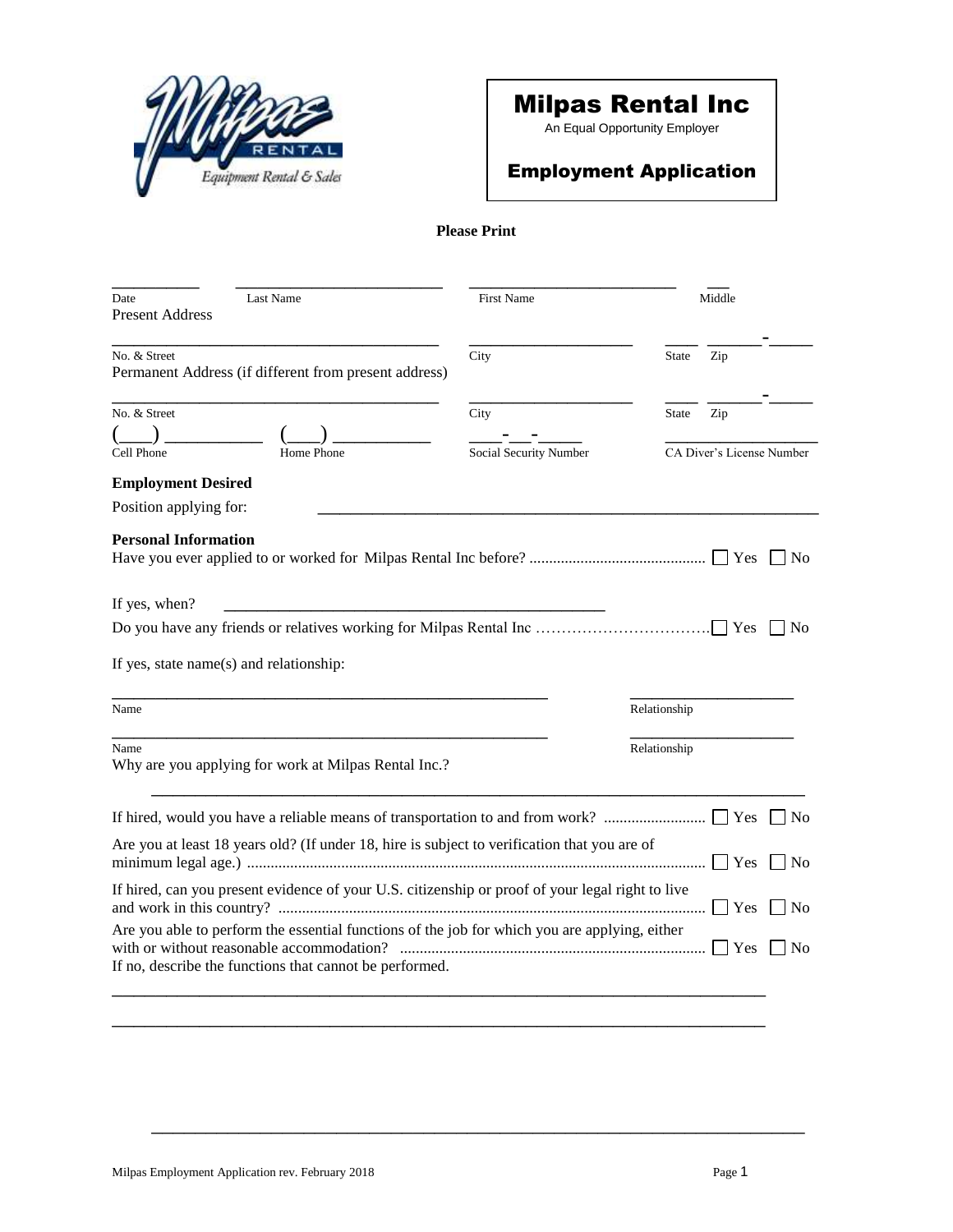(Note: We comply with the ADA and consider reasonable accommodation measures that may be necessary for eligible applicants/employees to perform essential functions. Hire may be subject to passing a medical examination, and to skill and agility tests.)

\_\_\_\_\_\_\_\_\_\_\_\_\_\_\_\_\_\_\_\_\_\_\_\_\_\_\_\_\_\_\_\_\_\_\_\_\_\_\_\_\_\_\_\_\_\_\_\_\_\_\_\_\_\_\_\_\_\_\_\_

|                 | <b>Education, Training and Experience</b> |       |     |                           |                              |                      |
|-----------------|-------------------------------------------|-------|-----|---------------------------|------------------------------|----------------------|
| School          | Name<br>and Address                       |       |     | No. of years<br>Completed | Did you<br>Graduate?         | Degree<br>or Diploma |
| <b>High</b>     |                                           |       |     |                           | $Yes \tNo$<br>$\blacksquare$ |                      |
| <b>School</b>   | Name                                      |       |     |                           |                              |                      |
|                 | Address                                   |       |     |                           |                              |                      |
|                 | City                                      | State | Zip |                           |                              |                      |
| College/        |                                           |       |     |                           | $Yes \Box No$<br>$\Box$      |                      |
| University      | Name                                      |       |     |                           |                              |                      |
|                 | Address                                   |       |     |                           |                              |                      |
|                 | City                                      | State | Zip |                           |                              |                      |
| Vocational/     |                                           |       |     |                           | Yes $\Box$ No<br>$\Box$      |                      |
| <b>Business</b> | Name                                      |       |     |                           |                              |                      |
|                 | Address                                   |       |     |                           |                              |                      |
|                 | City                                      | State | Zip |                           |                              |                      |

## **Education, Training and Experience**

#### **Employment History**

List below all present and past employment starting with your most recent employer (last five years is sufficient). Account for all periods of unemployment. You must complete this section even if attaching a resume.

| Name of Employer                                |      | Telephone No. |                        |              |                |
|-------------------------------------------------|------|---------------|------------------------|--------------|----------------|
| Type of Business                                |      |               | Your Supervisor's Name |              |                |
| Address & Street<br>Dates of Employment: ______ | From | To            | City                   | Zip<br>State |                |
| Your Position and Duties                        |      |               |                        |              |                |
| Reason for Leaving                              |      |               |                        | Yes          | N <sub>0</sub> |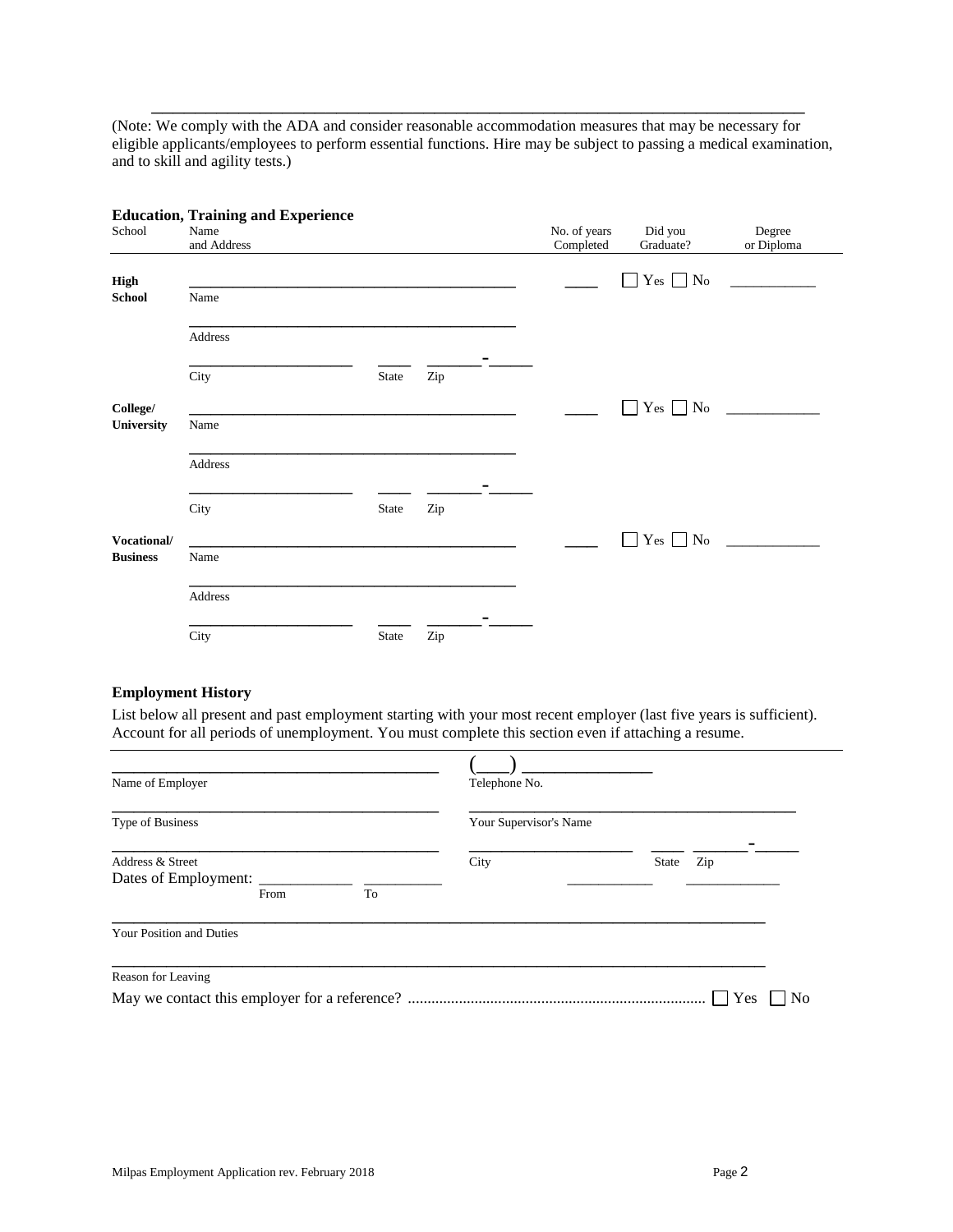| Name of Employer                              | Telephone No.                  |       |                    |           |
|-----------------------------------------------|--------------------------------|-------|--------------------|-----------|
| Type of Business                              | Your Supervisor's Name         |       |                    |           |
| Address & Street<br>Dates of Employment: ____ | City                           | State | Zip                |           |
| From<br>To                                    |                                |       |                    |           |
| Your Position and Duties                      |                                |       |                    |           |
| Reason for Leaving                            |                                |       |                    |           |
|                                               |                                |       | $\blacksquare$ Yes | $ $ No    |
|                                               |                                |       |                    |           |
| Name of Employer                              | Telephone No.                  |       |                    |           |
| Type of Business                              | Your Supervisor's Name         |       |                    |           |
| Address & Street<br>Dates of Employment:      | City                           | State | Zip                |           |
| From<br>To                                    |                                |       |                    |           |
| Your Position and Duties                      |                                |       |                    |           |
| Reason for Leaving                            |                                |       |                    |           |
|                                               |                                |       | Yes                | $ $ No    |
|                                               |                                |       |                    |           |
| Name of Employer                              | Telephone No.                  |       |                    |           |
| Type of Business                              | Your Supervisor's Name         |       |                    |           |
| Address & Street                              | City                           | State | Zip                |           |
| Dates of Employment:<br>To<br>From            | Weekly Pay:<br><b>Starting</b> |       | Ending             |           |
| Your Position and Duties                      |                                |       |                    |           |
| Reason for Leaving                            |                                |       |                    |           |
|                                               |                                |       | $\Box$ Yes         | $\Box$ No |
| Note: Attach additional page(s) if necessary. |                                |       |                    |           |